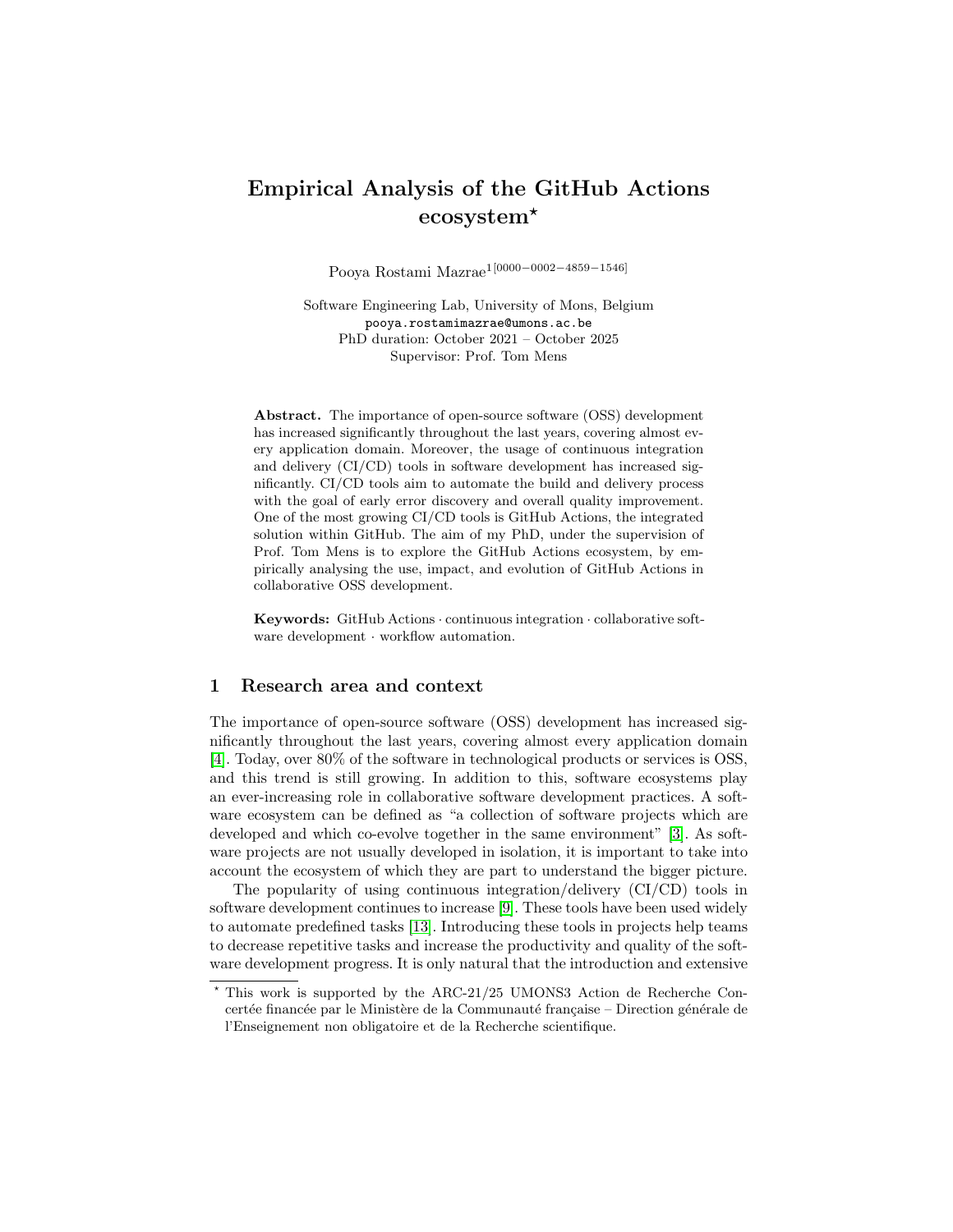#### 2 P. Rostami Mazrae

use of any automated tool will have important positive and negative effects on the projects they have been used in.

GitHub Actions is a CI/CD platform that allows developers to automate their build, test, and deployment pipeline. Developers can create workflow which is an automated process that is made up of one or multiple jobs and can be triggered by an event. Jobs are made up of multiple steps and run in an instance of the virtual environment and steps are a set of tasks that can be executed by a job. Steps can run commands or Actions. Information about the Actions can be found in the .github/workflow directory which contains at least one YAML file to configure the automated tasks.

The ecosystem of GitHub Actions is built on a series of interconnected Actions. This ecosystem is consist of reusable artifacts that can be used in different workflows. Actions in workflows can depend on each other since workflows can depend on each other. Moreover, each of the Actions used in the workflows has versioning and the problem with versions can affect the workflows that Actions have been used in and other workflows which are dependent on this workflow. Furthermore, The study by Golzadeh et al [\[8\]](#page-5-4) shows that more than 50K from 91,810 repositories are using GitHub Actions as one of their CI/CD tools which indicates the importance of this ecosystem.

## 2 Research goal

CI/CD tools are being used in different parts of the software development workflow to increase both productivity and quality of software developments [\[12\]](#page-5-5). CI/CD tools aim at automating the build process on dedicated servers, with the goal of early error discovery as well as of an overall quality assessment and improvement. For such reasons, CI/CD is quite frequently adopted in industry and open-source [\[15\]](#page-5-6). For example, a recent study revealed that within the npm package management ecosystem for the JavaScript programming language, there are more than 91K active project repositories that have used at least one CI/CD tool for automation [\[8\]](#page-5-4).

One of the fastest-growing CI/CD tools is  $GitHub$  Actions. A recent study by Golzadeh et al. [\[8\]](#page-5-4) shows that more than 50% of 91,810 repositories in GitHub use GitHub Actions as their CI/CD tool. Furthermore, [\[8\]](#page-5-4) indicates that in the time window of 18 months since its first appearance, GitHub Actions has become the dominant CI/CD tool on GitHub. Also, GitHub Actions reuses by developers shows that it has become a new ecosystem. This ecosystem let the developers reuse the actions and integrate a variety of simple to complex tasks without having the needed code for it. Like software components in any other software ecosystem, Actions can depend on each other, have different versions, and even their input variable is changed by the output of other Actions.

Other similar kinds of CI/CD ecosystems already existed even before the emergence of GitHub Actions. For example, CircleCI is another CI/CD tool that has been around since 2011, and it introduced reusable orbs a year before the creation of GitHub Actions. Jenkins is another popular CI/CD tool that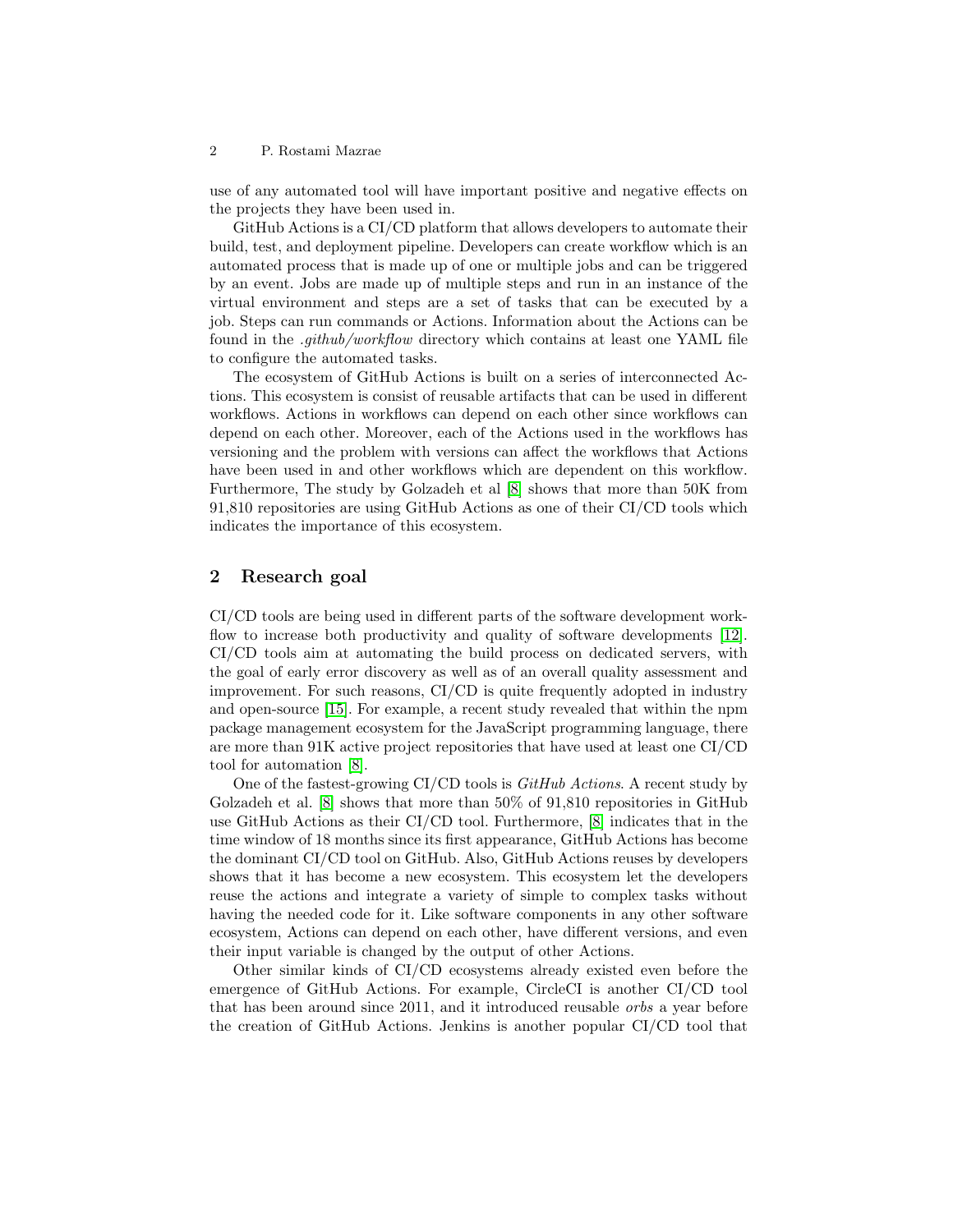has had a large ecosystem of plugins <sup>[1](#page-2-0)</sup> since four years ago. Just like any other software ecosystem, these CI/CD ecosystems can suffer from issues like technical lag [\[16\]](#page-5-7), dependency issues [\[5\]](#page-5-8), etc.

An important requirement for conducting empirical studies in this domain is having access to a data source containing recent, reliable, and sufficiently complete information. Due to this reason, I will concentrate on the GitHub Actions ecosystem which has a sufficient amount of data and is accessible through GitHub APIs and other third-party solutions like GHTorrent. Furthermore, the GitHub Actions ecosystem has been growing faster than many similar ecosystems. For instance, in April 2021 it contained more than 12K reusable Actions on its marketplace, about 4 times more than CircleCI orbs and 6 times more than Jenkins plugins.

Lastly, the high usage frequency of Actions in software development and potential interconnection between different Actions in workflows increase the importance of studying them. It should be borne in mind that study about the Actions ecosystem plays an important role since they have been used frequently in many projects and their problems can have a deep impact on all those projects.

My PhD thesis goal is to empirically analyze the impact of GitHub Actions on the open-source software development projects using statistical techniques, providing better insight into the current state of the ecosystem and its usages.

The empirical analysis will help answer a series of questions that provides a better understanding of the GitHub Actions ecosystem. These questions are:

- RQ1: Why are software developers integrating GitHub Actions into their projects?
- RQ2: How are software developers reusing GitHub Actions in their projects?
- RQ3: How does the usage of GitHub Actions evolve over time?
- RQ4: What are the short-term and long-term impacts of adding GitHub Actions to OSS from a statistical analysis point of view on the issue, commits, and pull requests?
- RQ5: What are the dependency network characteristics of GitHub Actions?

#### 3 Related work

For my ongoing work on RQ1 and RQ2, I needed some knowledge about the related work and state-of-the-art. The root of CI/CD goes back to agile software development [\[1\]](#page-5-9). One of the earliest studies which lead to increased knowledge about how to use CI/CD tools is [\[7\]](#page-5-10). Through the years, there have been studies that aim to better understand the impact of CI/CD tools [\[12,](#page-5-5)[10](#page-5-11)[,6,](#page-5-12)[8\]](#page-5-4). Some works concentrated on one specific CI/CD tool to study their changes during some periods, mostly Travis because of its prior dominance as one of the most popular  $CI/CD$  tools to integrate with GitHub [\[2,](#page-5-13)[14\]](#page-5-14). A recent systematic literature review has surveyed 101 empirical studies that evaluate CI in the context of software development [\[11\]](#page-5-15).

<span id="page-2-0"></span><sup>1</sup> <https://plugins.jenkins.io/>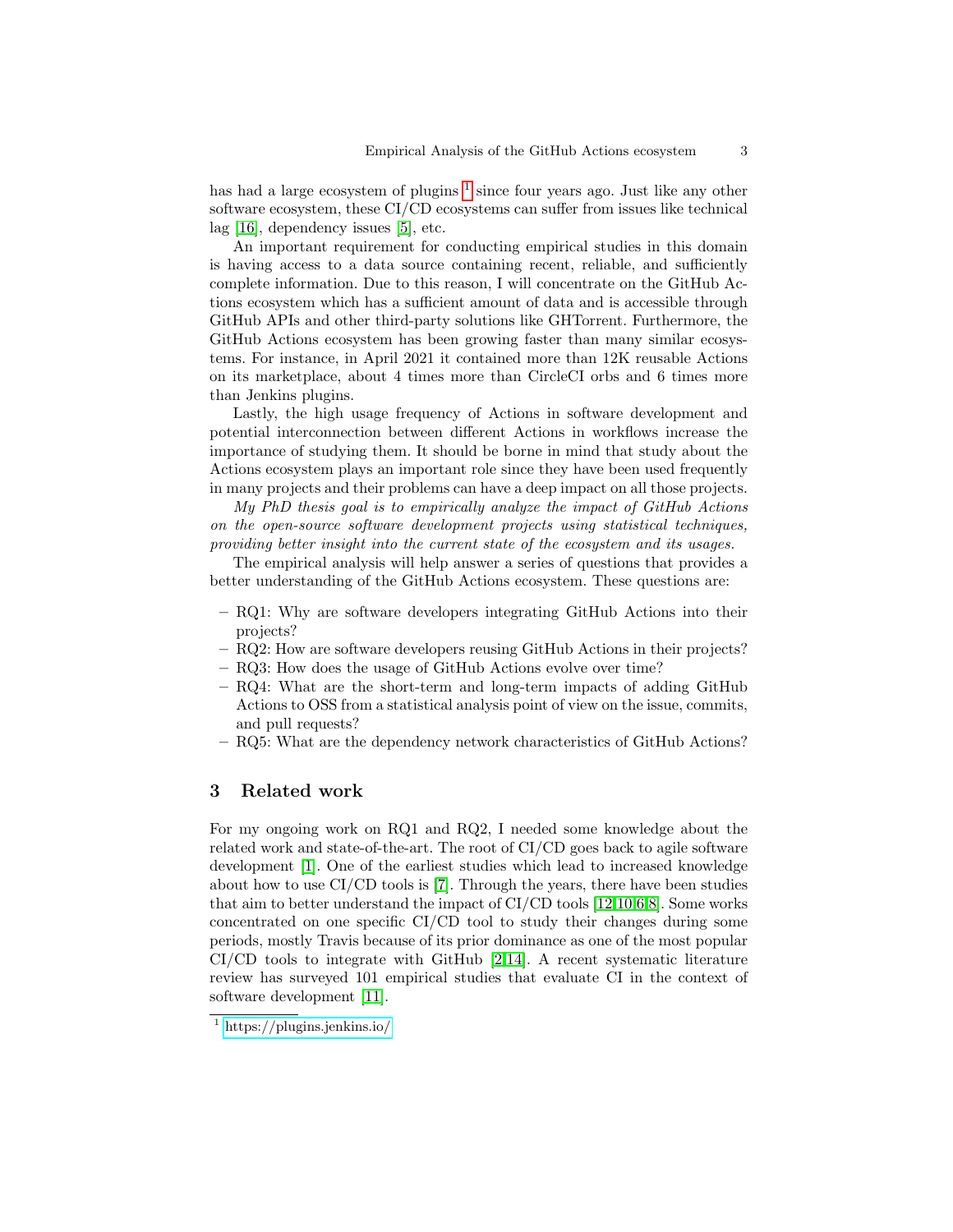4 P. Rostami Mazrae

### 4 Results to date

As the first step in my PhD research, I started conducting a qualitative study about CI/CD tool usage, through online interviews with software practitioners. The main purpose of this study is to analyze and answer RQ1. Working on this research question and writing a paper about it as a lead writer has given me a chance to increase my knowledge about the CI/CD tools which is a type of automation tool in software development by directly writing our paper and also studying other related works in this area. For this qualitative study, 23 software practitioners have been interviewed. As a result of this qualitative analysis, we observed that developers are gradually moving to use GitHub Actions in their software projects for a diverse series of reasons, including *better integration to* GitHub, better support of different platforms, and more reliability. This paper is currently in the writing phase. I am planning to finish this work by mid-July and submit it to a top software engineering journal.

As the second step in my PhD research, I am currently focusing on RQ2. Together with my team members, I have co-authored a conference submission (currently under review) about CI/CD usage which specifically concentrates on the use of GitHub Actions in software development repositories. In this work, we studied 67,870 highly starred GitHub repositories using GitHub Actions, and we quantified the most frequent jobs used in workflows, the most reused actions and how they have been reused, and the categories to which these actions belong.

#### 5 Research methodology

For needed information, I rely on different data sources. I will use the GitHub API or third-party tools to select the repositories based on certain criteria (e.g., time of last activity, creation date, language).

This step would be paired with developing automated scripts to extract the needed software artifacts like issues, commits, and Actions which can be found in .github/workflows directory, recommended directory for saving all the workflows, in GitHub repositories. Issues and commits are needed to study the short-term and long-term effect of adding GitHub Actions since every change manifest itself in them. It is worth keeping in mind that for some repositories, it is needed to gather the issues from other issue tracking systems like Jira.

#### 6 Research challenges

There are some research challenges in this area of study which needed to be addressed. Most of these challenges are data-driven. Below I only mention a few of them that I have already been able to identify.

The first challenge is related to data gathering. Data about GitHub Actions is not readily available. Right now, there is no simple, straightforward way to gather the information related to GitHub Actions. To gather such data one needs to crawl the GitHub Marketplace and extract the related information about them.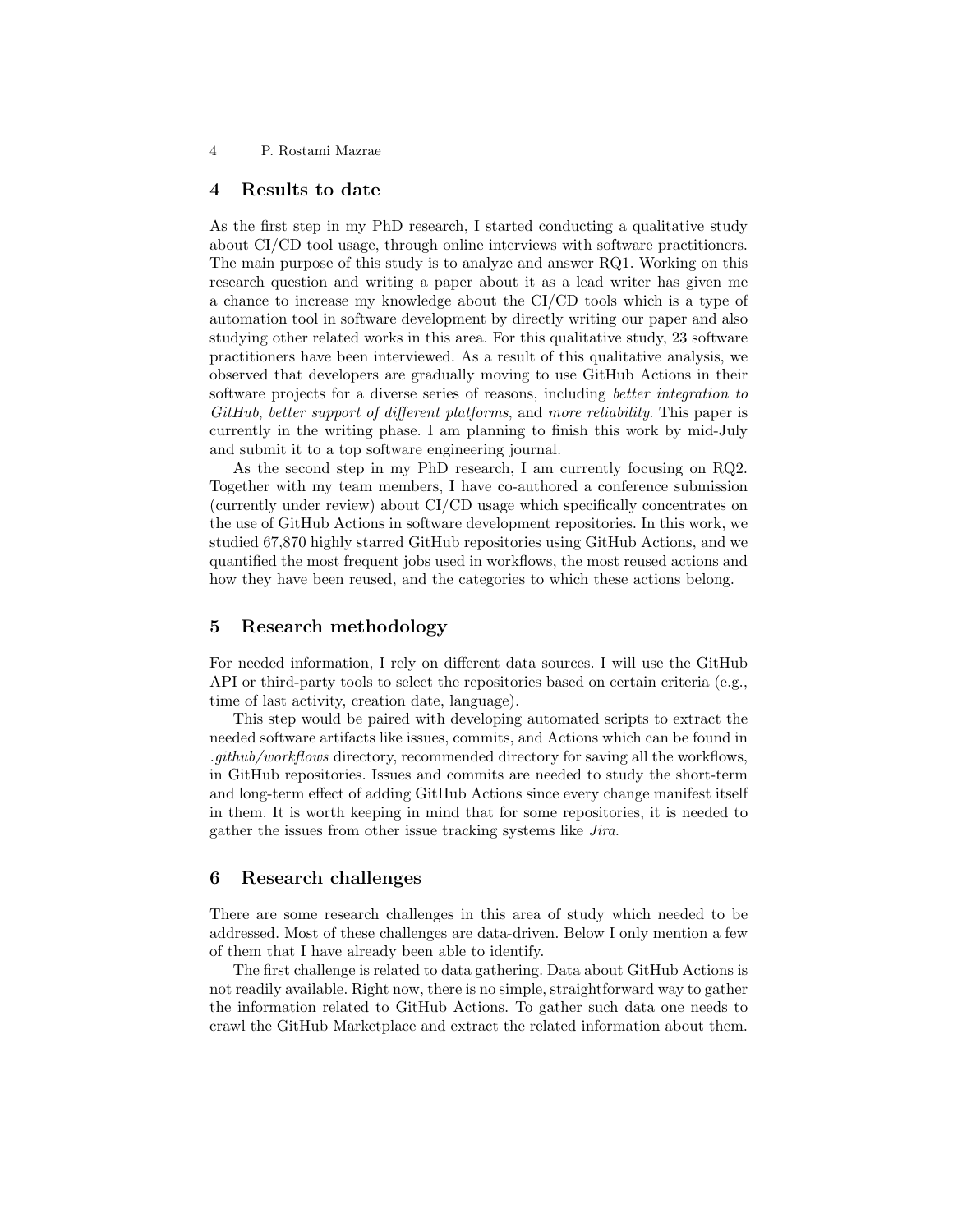Moreover, the GitHub REST API and GraphQL API will be used to gather information related to data like issues and commits of the repositories. Creating a different snapshot of Actions based on the date is necessary for further analysis of their evolution.

The second challenge is related to the fact that Actions can be created in any repository. It is possible to find Actions whose creation date differs from their repository date. This is possible since people can create Actions in repositories that they have already created before. This is just one example of possible data inconsistency in this ecosystem which can create threats to validity in studying it.

The third challenge relates to the fact that not all Actions can be found in the GitHub Marketplace since developers can choose to have their Actions without publishing them on the marketplace.

#### 7 Future work

To fully cover my studies related to RQ1 and RQ2 and other state-of-the-art works in this matter, I will be involved in writing a chapter of a book about the GitHub development workflow automation ecosystem. I aim to show the impact of introducing GitHub Actions as a new workflow automation tool in GitHub. To fully cover this topic, I will cover the latest works on the reasons why developers are moving from other CI/CD tools to GitHub Actions and also how they are using Actions in their projects.

Next, I aim to have a study on the evolution of GitHub Actions usage to answer the RQ3. To do this, I will study the monthly snapshot of GitHub workflows to study how they have changed through time (e.g. adding and removing Actions, version changes of existing Actions, etc.). I'm planning to submit this work for MSR 2023 which will be January 2023.

Later, to answer the RQ4, I am planning to statically analyse the short-term and long-term impact of adding GitHub Actions to the repositories. The shortterm and long-term changes related to adding GitHub Actions can be found by studying the change in the pattern of issues, commits, and pull requests (e.g. frequency change in opening or closing them, decrease/increase in time windows of opening an issue to closing it, etc.). The aim is to study the changes that occur due to adding GitHub Actions first during adding the CI/CD to the repository and then after using the CI/CD for some period of time to fully cover the shortterm and long-term impact. The difference in behavior changes between projects whose already had other CI/CDs before and those adding it to their projects for the first is also interesting for me.